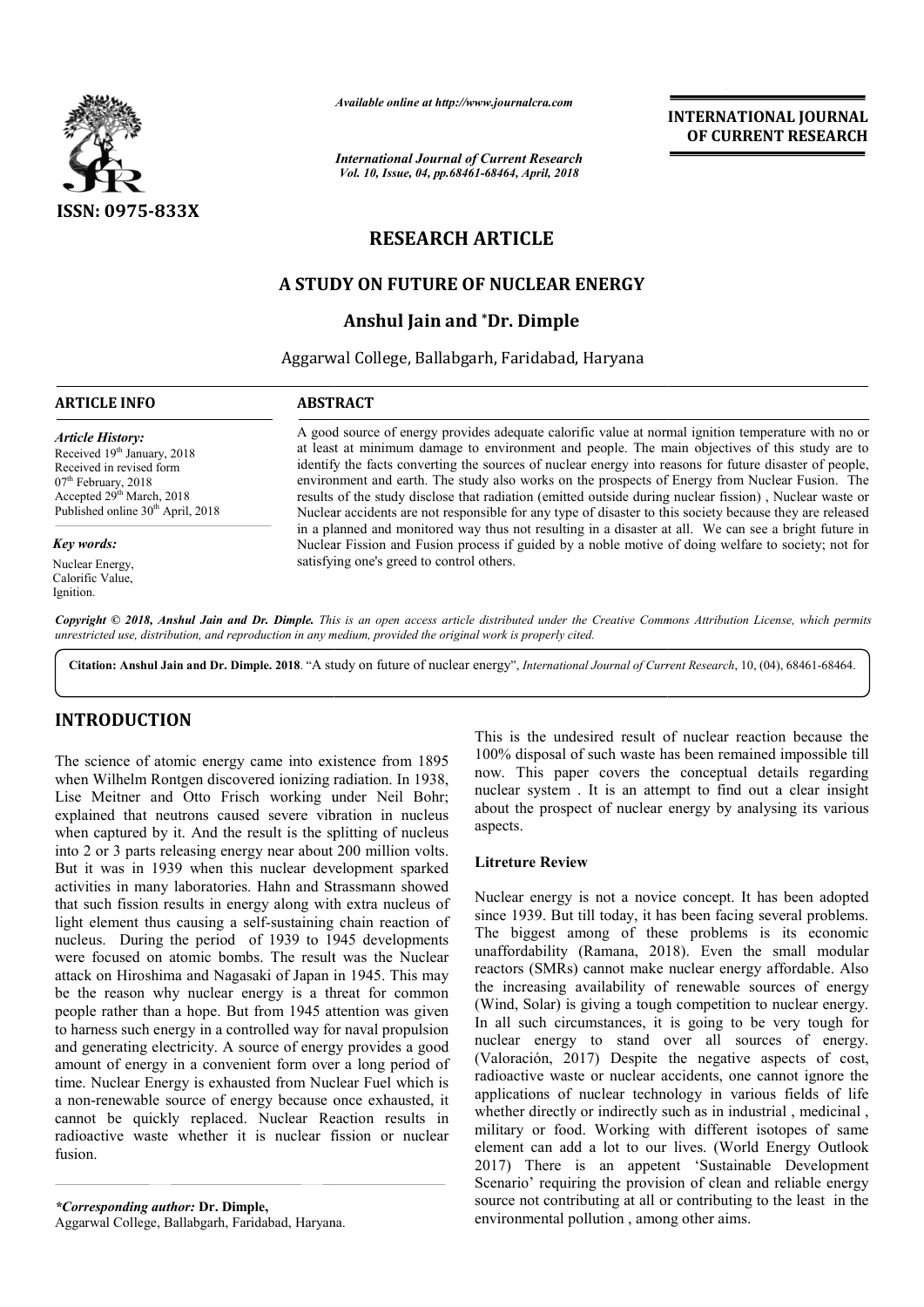Nuclear energy is competent to fit with the aim as it does not have any carbon emissions thus maintaining and improving the quality of air.

## **RESEARCH METHODOLOGY**

The study is based on data collected from secondary sources. The study is conceptual in nature. It uses facts more than the numeric data. The study aims to analyse the different aspects of nuclear energy to understand its effect in a cumulative form.

#### **The paper aims to study the following objectives**

1. To understand the concept of Nuclear energy

2. To identify the facts making Nuclear activities the reason for future disaster

3. To see prospect of nuclear fusion

#### **DISCUSSION**

#### **Concept of Nuclear Energy**

Nuclear energy is the energy released during a nuclear reaction. A physical reaction which involves changes in the nucleus of an atom is known as nuclear reaction.

#### **The nuclear energy can be obtained in 2 ways**

Nuclear fission - By splitting heavy nucleus into smaller nuclei with low energy neutron.

#### **The nuclear equation is**



**Figure 1. Working Mechanism of nuclear fission**

The neutrons produced in this process can lead to a self sustaining chain reaction. When all the neutrons produced during such fission are allowed to cause further fission then so much energy is produced in a little time that cannot be controlled resulting in the explosion known as ATOM BOMB.

**Nuclear fusion:** By combining two nuclei of light element to form a heavy nucleus. This fusion is the source of energy for sun.

#### **The nuclear equation is**



**Figure 2. Working Mechanism of nuclear fusion**

When atom bomb is exploded, then it produces a lot of heat energy thus raising the temperature of light atoms in a few microseconds. At this temperature, fusion takes place producing a tremendous amount of energy. This is what explodes a HYDROZEN BOMB. The energy so produced has not been controlled so far.

#### **Different aspects of Nuclear Energy**

Nuclear energy is more than just a source of energy. It is applied worldwide in medicinal, agricultural, environmental and military areas. Also it is considered to be a dangerous source of energy; may be because of its continuous radiation emission, nuclear accidents or nuclear bomb developments. So we considered its following aspects to determine its efficiency as a source of energy.

#### **Economic Concern**

A good source of energy should be cost competitive. One can consider the source economic if it is capable of providing the reasonable or maximum output at low cost (capital, operating and finance) justified in terms of profitability. Let's have a look at the following table:

#### **As we can see**

- Coal is the largest contributor of world's electricity. Its calorific value is also higher than gas and nuclear sources. At the same time, it does not require high initial capital investment thus making it affordable. That's why finance and discount rate are not big factors affecting its cost. So Coal is considered to be the economic source of energy.
- Gas (depending on the technology) gives moderate output at reasonable capital investment. Also it is cheaper to operate if there is a direct access to fuels. Thus all the factors make it an economic source.
- Nuclear energy's lifetime cost is lower than coal and gas. It also require huge initial capital investment and takes approximately 4-5 years to start. This lead to importance of finance factor. However it is affordable and comparable with other sources at 3% discount rate but goes expensive with increase in discount rate. But its operating cost is cheaper than above mentioned sources. Also, the plants have operating life near about 60 years. If we are able to manage its initial capital cost, we can say that Nuclear energy is an economic source.

However, till now it has not become possible to control the initial capital cost of nuclear plant. That's why it still comes into the category of high capital projects making it unaffordable for typical electrical utility or small country.

#### **Safety Concern**

Karen Hadden (Director of the Sustainable Energy and Economic Development Coalition), has rallied many groups insisting on the fact that nuclear power is unsafe. It is costly and diverts dollars from energy efficiency, solar, wind and other energy-storage technologies. While at the same time, David Crane, the President of NRG association says that Nuclear has the power to fight against global warming. We have two different opinions of two group leaders moving towards the same aim of protecting the environment, people and resources. People in United States averred the building of new nuclear power plant after the Chernobyl disaster in 1986 and Three Mile Island accident in 1979. These accidents led a fact that it is unsafe to run the nuclear power plants. But many of the major nuclear accidents have been directly attributable to operator or human error like in case of Chernobyl disaster.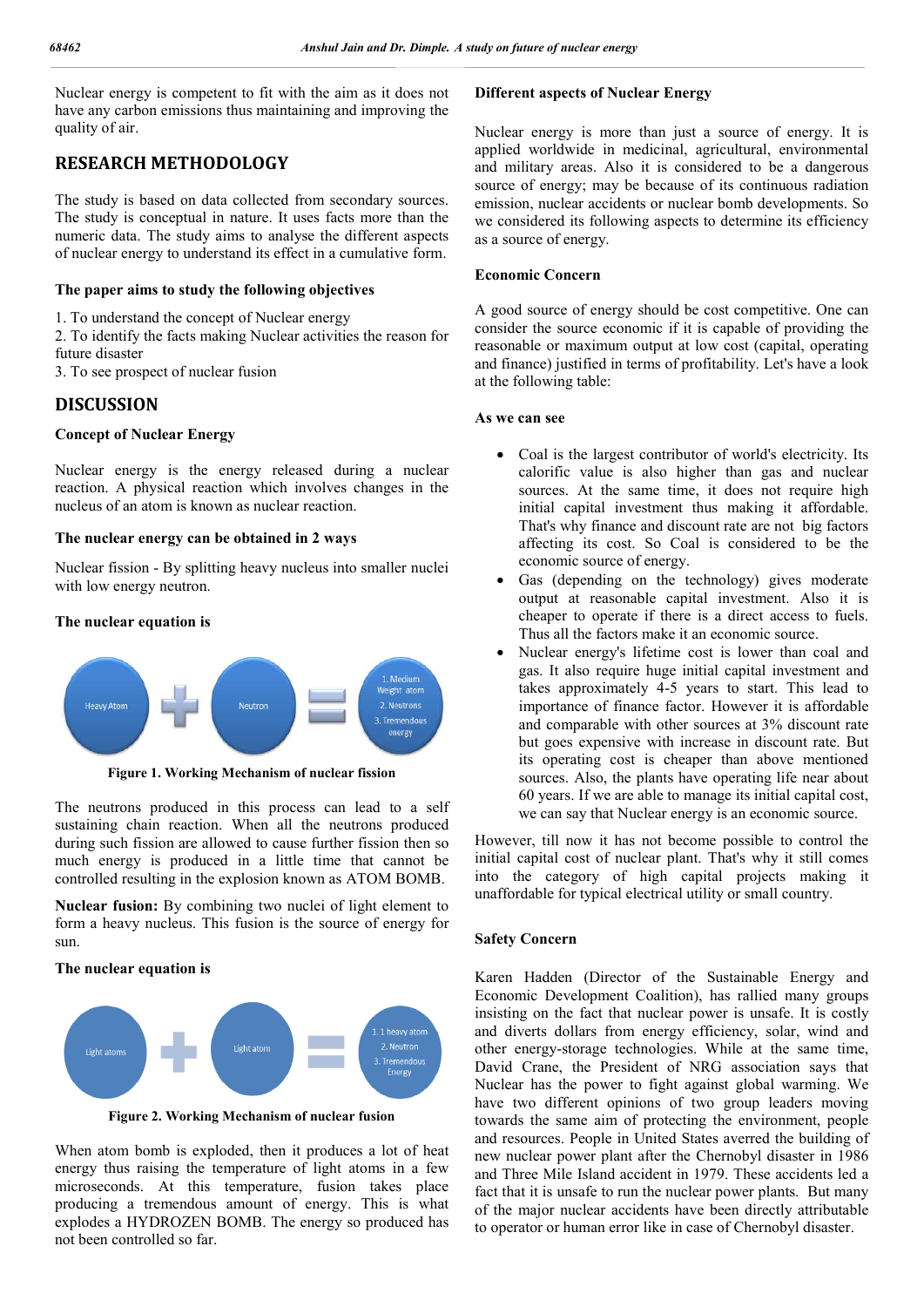| Source of<br>energy | Energy Contributor | Calorific Value    | Project Cost      | Operating<br>Cost | Finance Factor |
|---------------------|--------------------|--------------------|-------------------|-------------------|----------------|
| 1. Coal             | <b>Biggest</b>     | $12.3 - 14$ c/kWh  | Affordable        | Normal            | Minor Effect   |
| 2. Gas              | 2nd after Coal     | $5.7 - 10.9$ c/kWh | Affordable        | Normal            | Minor Effect   |
| 3. Nuclear          | Comes at same      | $9.9$ c/kWh        | Initial Cost very | Cheaper           | A big cost     |
|                     | Place with         |                    | High varying with | Than fossil       | Factor         |
|                     | hydro              |                    | Discount rate     | Fuels             |                |

**Table 1. Comparative view of three main sources of energy**

#### **Table 2. contribution in world in electricity by three source of energy**

| Contribution in world in electricity | Long term result                       | Other effect              |
|--------------------------------------|----------------------------------------|---------------------------|
| Near about $39\% + 22\%$             | Many million air                       | Its radiation is 100 time |
| Respectively                         | pollution-related                      | Greater than of nuclear   |
|                                      | deaths globally                        | + Carbon Emission         |
| Near about 11%                       | More property loss if                  | Radiation only            |
|                                      | Exposed to an accident than human loss |                           |
|                                      |                                        |                           |



**Figure 3. Three steps protection from radiation**

| Table 3. Nuclear electricity production from its start |  |
|--------------------------------------------------------|--|
|--------------------------------------------------------|--|

|    | Time period       | Nuclear Electricity Production (TWH) |
|----|-------------------|--------------------------------------|
|    | 1950-1970         | >75                                  |
|    | 1970-1980         | 500-600                              |
|    | 1980-1990         | 1750-2000                            |
|    | 1990-2000         | 2400-2500                            |
|    | 2000-2010         | >2500                                |
| 6. | $2010$ - till now | $<$ 2000                             |

**Table 4. Amount of nuclear warheads and nuclear electricity generation in nine countries heading nuclear power nuclear power**

| Source of<br>energy                                 | <b>Energy Contributor</b>                                                                                    | Calorific Value                                | Project Cost                                                            | Operating<br>Cost                                                 | Finance Factor                                                                                  |
|-----------------------------------------------------|--------------------------------------------------------------------------------------------------------------|------------------------------------------------|-------------------------------------------------------------------------|-------------------------------------------------------------------|-------------------------------------------------------------------------------------------------|
| 1. Coal<br>2. Gas<br>3. Nuclear                     | <b>Biggest</b><br>2nd after Coal<br>Comes at same                                                            | 12.3-14 c/kWh<br>5.7-10.9 c/kWh<br>$9.9$ c/kWh | Affordable<br>Affordable<br>Initial Cost very                           | Normal<br>Normal<br>Cheaper                                       | Minor Effect<br>Minor Effect<br>A big cost                                                      |
|                                                     | Place with<br>hydro                                                                                          |                                                | High varying with<br>Discount rate                                      | Than fossil<br>Fuels                                              | Factor                                                                                          |
|                                                     |                                                                                                              |                                                | Table 2. contribution in world in electricity by three source of energy |                                                                   |                                                                                                 |
| ces of energy                                       | Contribution in world in electricity                                                                         |                                                | Long term result                                                        |                                                                   | Other effect                                                                                    |
| l and Gas                                           | Near about $39\% + 22\%$<br>Respectively                                                                     |                                                | Many million air<br>pollution-related<br>deaths globally                |                                                                   | Its radiation is 100 tin<br>Greater than of nucle<br>+ Carbon Emission                          |
| lear power                                          | Near about 11%                                                                                               |                                                | More property loss if<br>Exposed to an accident than human loss         |                                                                   | Radiation only                                                                                  |
|                                                     | <b>SPEED</b>                                                                                                 |                                                |                                                                         |                                                                   |                                                                                                 |
|                                                     |                                                                                                              |                                                |                                                                         |                                                                   |                                                                                                 |
|                                                     | <b>DISTANCE</b>                                                                                              |                                                |                                                                         |                                                                   |                                                                                                 |
|                                                     | <b>SHEILDING</b>                                                                                             |                                                |                                                                         |                                                                   |                                                                                                 |
|                                                     |                                                                                                              |                                                |                                                                         |                                                                   |                                                                                                 |
|                                                     |                                                                                                              |                                                | Figure 3. Three steps protection from radiation                         |                                                                   |                                                                                                 |
|                                                     |                                                                                                              |                                                | Table 3. Nuclear electricity production from its start                  |                                                                   |                                                                                                 |
|                                                     | Time period<br>1950-1970<br>1.                                                                               | >75                                            | Nuclear Electricity Production (TWH)                                    |                                                                   |                                                                                                 |
|                                                     | 1970-1980<br>2.<br>1980-1990<br>3.                                                                           | 500-600<br>1750-2000                           |                                                                         |                                                                   |                                                                                                 |
|                                                     | 1990-2000<br>4.<br>2000-2010<br>5.                                                                           | 2400-2500<br>>2500                             |                                                                         |                                                                   |                                                                                                 |
|                                                     | 2010-till now<br>6.                                                                                          | $<$ 2000 $\,$                                  |                                                                         |                                                                   |                                                                                                 |
|                                                     | able 4. Amount of nuclear warheads and nuclear electricity generation in nine countries heading nuclear powe |                                                |                                                                         |                                                                   |                                                                                                 |
| Country<br><b>United States</b>                     | Total Nuclear Warheads<br>6,800                                                                              | 1800                                           | Deployed Nuclear Warheads                                               | 805 (20% of country electricity)                                  | Nuclear Electricity Generation (TWH)                                                            |
| Russia<br>United Kingdom                            | 7000<br>215                                                                                                  | 1950<br>120                                    |                                                                         | 60 (20% of country electricity)                                   | 180 (17% of country electricity)                                                                |
| France                                              | 300                                                                                                          | 280                                            |                                                                         | 384 (72% of country electricity)                                  |                                                                                                 |
| China<br>India                                      | 270<br>110-120                                                                                               | $\overline{\mathcal{C}}$<br>$\boldsymbol{0}$   |                                                                         | 215 (4% of country electricity)<br>40 (3% of country electricity) |                                                                                                 |
| Pakistan                                            | 120-130                                                                                                      | $\boldsymbol{0}$                               |                                                                         | 5-7 (4% of country electricity)                                   |                                                                                                 |
| North Korea<br>Israel                               | ?<br>60-400                                                                                                  | ?<br>$\gamma$                                  |                                                                         | $\overline{\mathcal{L}}$                                          |                                                                                                 |
|                                                     | ents do not happen in area of nuclear plants only.                                                           |                                                | Nuclear<br>energy                                                       | sources                                                           | also<br>conside<br>are                                                                          |
|                                                     | olliery Disaster (1942), Wankie coal mine disaster,                                                          |                                                |                                                                         |                                                                   | environmentally unsafe even when we know that                                                   |
|                                                     | tragedy are the examples of accidents that happen                                                            |                                                |                                                                         |                                                                   | emit carbon gases. The reason is radiation emi                                                  |
|                                                     | coal and gas. Now have a look at the following: It                                                           |                                                |                                                                         |                                                                   | nuclear reaction and radioactive waste after reacti                                             |
|                                                     | to shut down the nuclear plant to control accidents.                                                         |                                                |                                                                         |                                                                   | that management and disposal of nuclear was                                                     |
| he safety measures.                                 | ald be advisable to control such accidents by                                                                |                                                |                                                                         |                                                                   | difficult. But there is a proper mechanism<br>monitoring such waste. In our findings we came to |
|                                                     |                                                                                                              |                                                | the following facts:                                                    |                                                                   |                                                                                                 |
| ntal concern                                        |                                                                                                              |                                                |                                                                         |                                                                   |                                                                                                 |
|                                                     |                                                                                                              |                                                |                                                                         |                                                                   | A nuclear power plant produces small                                                            |
|                                                     | publicity in past years have been given to the<br>effect. The changing Earth's climate; acid rain, and       |                                                |                                                                         |                                                                   | radioactive gases, liquids and direct radia<br>50 miles of a nuclear power plant, you w         |
| i is degrading our quality of life in many ways. We |                                                                                                              |                                                |                                                                         |                                                                   | radiation about 0.01 millirem/ year while                                                       |
|                                                     | ent sources of energy like coal, oil, gas, hydro, sea                                                        |                                                |                                                                         |                                                                   | person in the US receives radiation d                                                           |
|                                                     | al, solar, air and nuclear. But among all the sources                                                        |                                                |                                                                         |                                                                   | millirem/year from natural sources of radiat                                                    |
|                                                     | e most deployed source of energy even when we                                                                |                                                |                                                                         |                                                                   | All people have internal radiations f                                                           |
|                                                     | is biggest contributor of carbon gas emission. The                                                           |                                                |                                                                         | resources and inside their body.                                  |                                                                                                 |

Also accidents do not happen in area of nuclear plants only. Benxihu Colliery Disaster (1942), Wankie coal mine disaster, Bhopal gas tragedy are the examples of accidents that happen in fields of coal and gas. Now have a look at the following: It is very easy to shut down the nuclear plant to control accidents. But it would be advisable to control such accidents by improving the safety measures.

#### **Environmental concern**

The most publicity in past years have been given to the greenhouse effect. The changing Earth's climate; acid rain, and air pollution is degrading our quality of life in many ways. We have different sources of energy like coal, oil, gas, hydro, sea wave or tidal, solar , air and nuclear. But among all the sources , Coal is the most deployed source of energy even when we know that it is biggest contributor of carbon gas emission. The second place takes gas both in contribution to energy and pollution. Still they are widely used.

the control of the same of nuclear plants only. Nuclear energy sources are also considered to be<br>
diety Disaster (1942), Wankie coal mine disaster, environmentally unsafe even when we know that they do not<br>
argedy are the Nuclear energy sources are also considered to be environmentally unsafe even when we know that they do not emit carbon gases. The reason is radiation emission during nuclear reaction and radioactive waste after reaction. It is true that management and disposal of nuclear waste is very difficult. But there is a proper mechanism guiding and monitoring such waste. In our findings we came to know the following facts: carbon gases. The reason is radiation emission during<br>ar reaction and radioactive waste after reaction. It is true<br>management and disposal of nuclear waste is very<br>ult. But there is a proper mechanism guiding and<br>toring su

- A nuclear power plant produces small amounts of radioactive gases, liquids and direct radiation. Within 50 miles of a nuclear power plant, you would receive radiation about 0.01 millirem/ year while the average person in the US receives radiation dose of millirem/year from natural sources of radiation. A nuclear power plant produces small amounts of radioactive gases, liquids and direct radiation. Within 50 miles of a nuclear power plant, you would receive radiation about 0.01 millirem/ year while the average person in t
- All people have internal radiations from natural resources and inside their body.